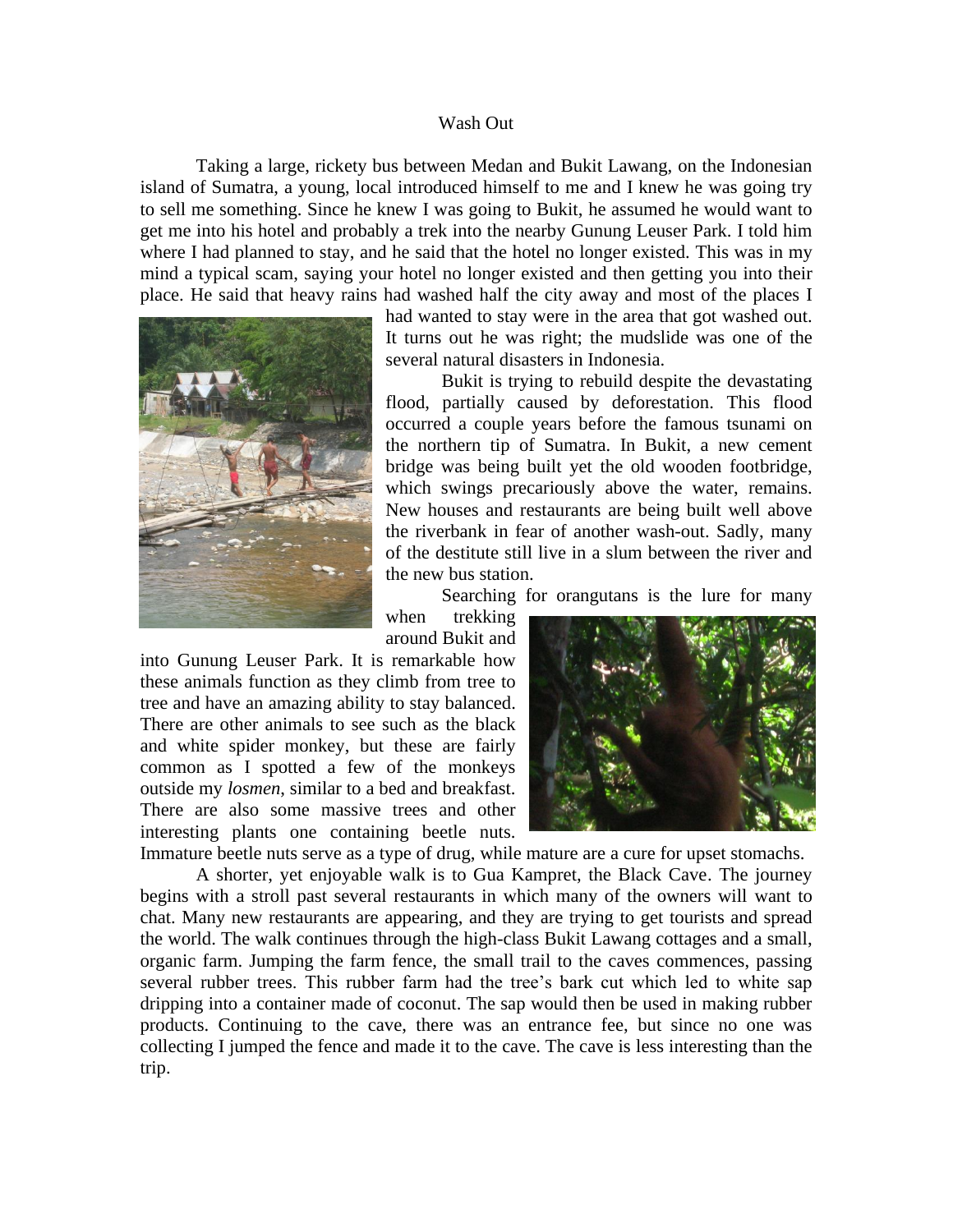To the south of Bukit are the cooler, volcanic Karo Highlands with the tourist city of Berastagi. There are two active volcanoes, with Sibayak to the north of the city. The walk is pleasant, but the sulfur around the volcano is not. Locals place stones in the crater that spell out their names and their significant other. The walk down is okay but made more enjoyable by the hot springs that one can soak in.

Another trek outside Berastagi can be made to the Karo villages, belonging to the Karo, the first group to settle in the highlands. An hour walk south of Berastagi is the village of Gurusinga. The walk consists of passing several Catholic memorials and a lot of fields containing a variety of vegetables. There is lot of oranges but there other more exotic fruit as well as warm weather crops but as a lot of potatoes and lettuce. The people working in the fields were very friendly and often visited with me and gave me a lot of free food. I helped load oranges on to a pickup truck, played in a pickup volleyball game, helped make the woven crates used for holding the oranges and then made it to Gurusinga. The village is best known for old wooden stilt houses that are big



enough to hold up to ten families. There are no partitions so it is one open room where everyone would sleep. The houses are elevated which is a common feature in this part of the world.

The road continues on to another village Lingaa Tula, which has many of the features of Gurusinga. There are more of the thatched houses on the way as well as more fruit to sample. People get from place to place by walking or cow powered carriages.



The actual city of Berastagi has some charm due to its coolness and power outings. The weather is a nice contrast to the rest of the island of Sumatra, which is largely wet and humid. The power outings add some excitement at night as well. There are several cafeteria style restaurants with rice, dried fish, vegetables and mystery meats.

Further south of Berastagi is Southeast Asia's largest freshwater lake, Danau Toba, and the island Pulau Samosir, located within the lake. The island has many small cities with the most accessible being Tuk Tuk. A ferry will drop visitors at the quay nearest the appropriate hotel. The city has a lot of tourists but is laid back. The island is a great place to walk around or else hire a motorcycle to explore the various sites. The nearby village Tomok contains the sarcophagus

of Raja Sidabutar who was an important historical chief. North of Tuk Tuk is Ambarita which contains old stone chairs that were historical law courts. How old they are is debatable, with some saying they are about fifty years old and others a couple hundred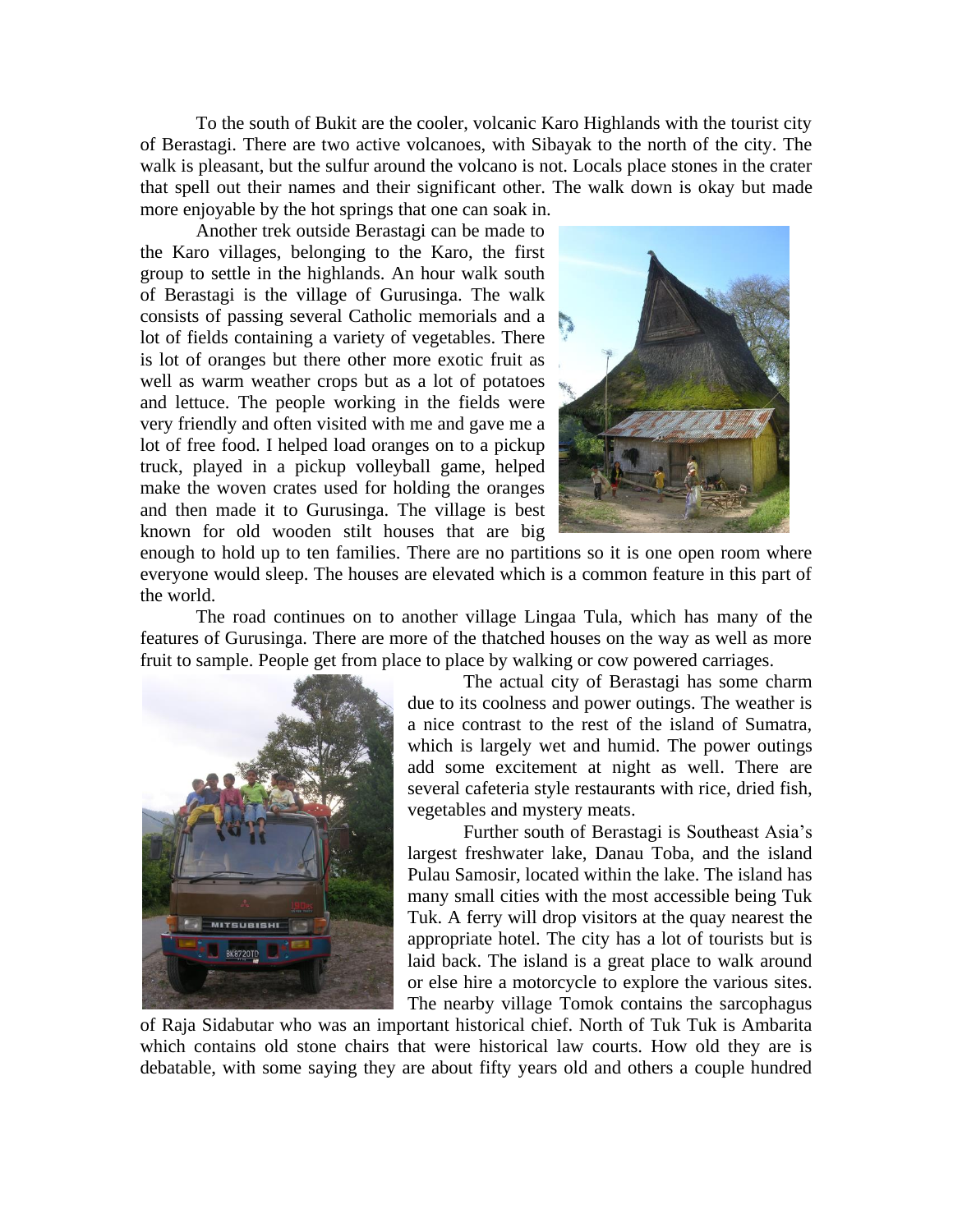years old. Due to the tourists, there are several souvenir shops, with generally lowpressure salesman selling sometimes fairly unique indigenous trinkets.



music and a horse being slaughtered. I met four teenage girls who were dressed up for the festival and said they would be dancing a traditional dance later in the evening, so I felt obliged to stay. They were nice, but they wanted to get in every picture I wanted to take. The actual festival begins with prayers, followed by dancing, with the

The main city near the lake is Parapat, which seems busy compared to life on the island but is still rather calm. The city has mosques and an active market next to the dock to the island. I was there during an annual religious festival, which was fortunate. There was a building period of anticipation during the day fueled by



culmination being eating the horse which had been placed under a small canopy. The meal is free and seemingly everyone at the festival grabbed a handful of horse and rice at the same time, causing a near riot. I stayed in the background and a local was nice enough to grab a handful for me and put it on a paper plate.

The biggest city in Sumatra and the fourth largest in Indonesia is Medan. My initial reaction was that the city was a dump, but upon further study it wasn't that bad. The main mosque, Mesjid Raya, is a huge yellow and green building with a black dome. The inside of the mosque is attractive as are the grounds, which is a cemetery. I got great views of the mosque from Zakia, my hotel located directly across from the mosque. I also got to hear the mosque via the 23-minute Call to Prayer at five in the morning, but I couldn't very well yell out my window and tell them to shut up.

The rest of the city is a mixed bag. Only two rooms of the Maimoon Palace can be viewed and thus is rather ho hum. The Mansion of Tjong A Fie's exterior is rather faded and its interior is closed to the public. More attractive is the Hindu temple of Sri Mariamman due to its vibrant colors and statues of the Hindu God Kali. Also impressive is the Taoist Temple of the Eastern Mountain due to its large pink dragon candles and statues of warriors. With the extensive burning of incense, there is a lot of ash that makes the floor slippery. There is a full-time ash sweeper in the temple, yet many worshipers still slip.

A unique trip near Medan is a crocodile farm on the outskirts of the city. There are hundreds of crocs divided by age and size. They were fairly docile because of the midday heat but periodically there is some splashing as they wrestle with each other. The pen walls are precarious, as they are only four feet high, typical of Indonesian safety